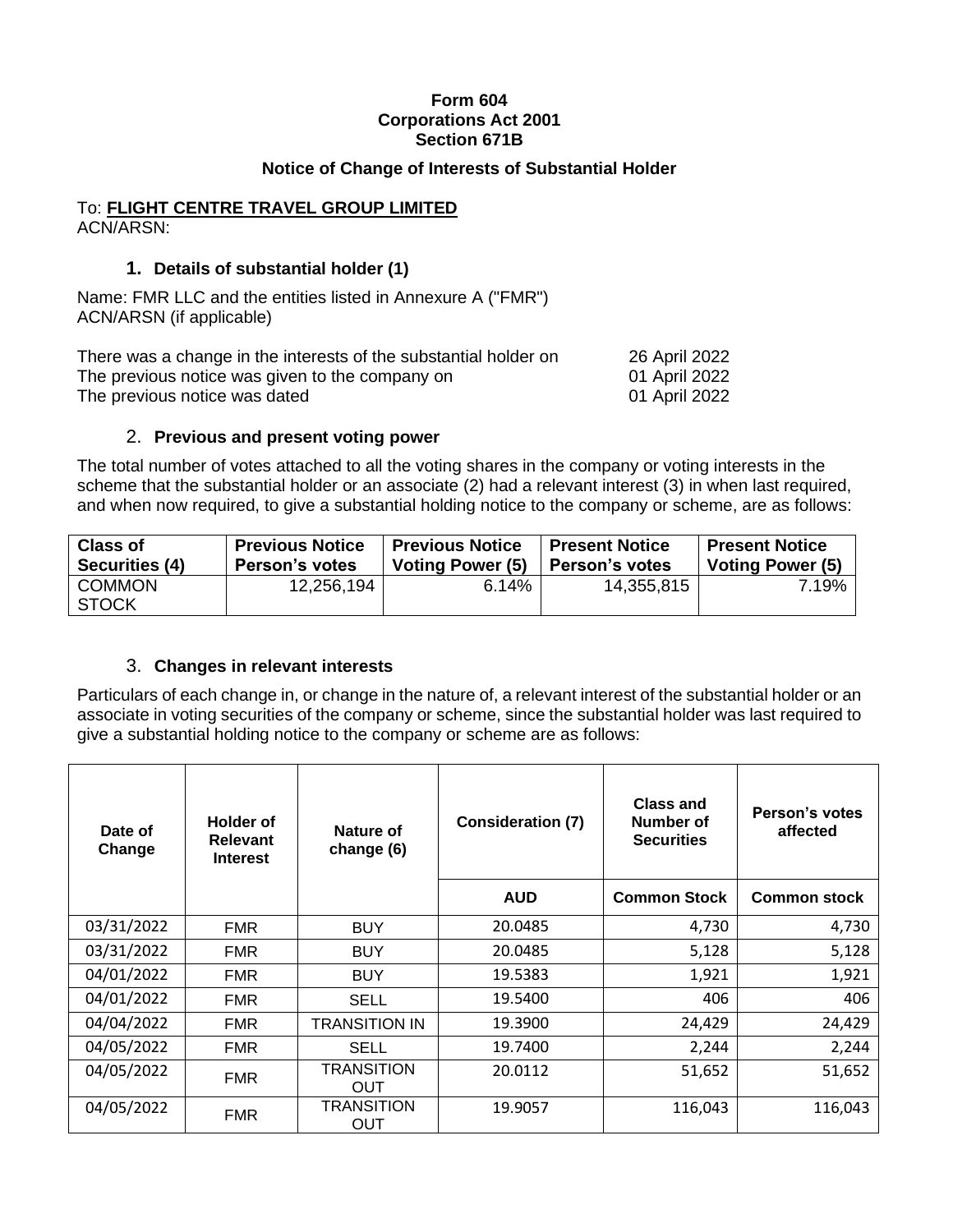| 04/06/2022 | <b>FMR</b> | <b>BUY</b>           | 20.0181 | 4,300   | 4,300   |
|------------|------------|----------------------|---------|---------|---------|
| 04/06/2022 | <b>FMR</b> | <b>BUY</b>           | 20.0181 | 1,200   | 1,200   |
| 04/06/2022 | <b>FMR</b> | <b>BUY</b>           | 20.0181 | 7,900   | 7,900   |
| 04/06/2022 | <b>FMR</b> | <b>BUY</b>           | 20.0181 | 2,600   | 2,600   |
| 04/06/2022 | <b>FMR</b> | <b>BUY</b>           | 20.0181 | 1,100   | 1,100   |
| 04/06/2022 | <b>FMR</b> | <b>BUY</b>           | 20.0181 | 2,500   | 2,500   |
| 04/06/2022 | <b>FMR</b> | <b>BUY</b>           | 20.0181 | 1,700   | 1,700   |
| 04/06/2022 | <b>FMR</b> | <b>BUY</b>           | 20.0181 | 1,711   | 1,711   |
| 04/06/2022 | <b>FMR</b> | <b>BUY</b>           | 20.0181 | 16,300  | 16,300  |
| 04/06/2022 | <b>FMR</b> | <b>BUY</b>           | 20.0181 | 82,200  | 82,200  |
| 04/06/2022 | <b>FMR</b> | <b>BUY</b>           | 20.0181 | 707     | 707     |
| 04/06/2022 | <b>FMR</b> | <b>BUY</b>           | 20.0181 | 3,500   | 3,500   |
| 04/06/2022 | <b>FMR</b> | <b>BUY</b>           | 20.0181 | 3,700   | 3,700   |
| 04/06/2022 | <b>FMR</b> | <b>TRANSITION IN</b> | 20.0181 | 900     | 900     |
| 04/07/2022 | <b>FMR</b> | <b>BUY</b>           | 19.7102 | 1,200   | 1,200   |
| 04/07/2022 | <b>FMR</b> | <b>BUY</b>           | 19.7102 | 3,100   | 3,100   |
| 04/07/2022 | <b>FMR</b> | <b>BUY</b>           | 19.7102 | 2,200   | 2,200   |
| 04/07/2022 | <b>FMR</b> | <b>BUY</b>           | 19.7102 | 7,100   | 7,100   |
| 04/07/2022 | <b>FMR</b> | <b>BUY</b>           | 19.7102 | 1,253   | 1,253   |
| 04/07/2022 | <b>FMR</b> | <b>BUY</b>           | 19.7102 | 13,200  | 13,200  |
| 04/07/2022 | <b>FMR</b> | <b>BUY</b>           | 19.7102 | 1,897   | 1,897   |
| 04/07/2022 | <b>FMR</b> | <b>BUY</b>           | 19.7102 | 570     | 570     |
| 04/07/2022 | <b>FMR</b> | <b>BUY</b>           | 19.7102 | 4,100   | 4,100   |
| 04/07/2022 | <b>FMR</b> | <b>BUY</b>           | 19.7102 | 1,631   | 1,631   |
| 04/07/2022 | <b>FMR</b> | <b>BUY</b>           | 19.7102 | 2,900   | 2,900   |
| 04/07/2022 | <b>FMR</b> | <b>BUY</b>           | 19.7102 | 1,500   | 1,500   |
| 04/07/2022 | <b>FMR</b> | <b>BUY</b>           | 19.7102 | 1,400   | 1,400   |
| 04/07/2022 | <b>FMR</b> | <b>BUY</b>           | 19.7102 | 5,800   | 5,800   |
| 04/07/2022 | <b>FMR</b> | <b>BUY</b>           | 19.7102 | 1,000   | 1,000   |
| 04/07/2022 | <b>FMR</b> | <b>BUY</b>           | 19.7102 | 3,100   | 3,100   |
| 04/07/2022 | <b>FMR</b> | <b>BUY</b>           | 19.7102 | 16,506  | 16,506  |
| 04/07/2022 | <b>FMR</b> | <b>BUY</b>           | 19.7102 | 3,900   | 3,900   |
| 04/07/2022 | <b>FMR</b> | <b>BUY</b>           | 19.7102 | 135,700 | 135,700 |
| 04/07/2022 | <b>FMR</b> | <b>BUY</b>           | 19.7102 | 5,798   | 5,798   |
| 04/07/2022 | <b>FMR</b> | <b>BUY</b>           | 19.7102 | 2,769   | 2,769   |
| 04/07/2022 | <b>FMR</b> | <b>BUY</b>           | 19.7102 | 3,100   | 3,100   |
| 04/07/2022 | <b>FMR</b> | <b>BUY</b>           | 19.7102 | 21,100  | 21,100  |
| 04/07/2022 | <b>FMR</b> | <b>BUY</b>           | 19.7102 | 2,300   | 2,300   |
| 04/07/2022 | <b>FMR</b> | <b>BUY</b>           | 19.7102 | 1,400   | 1,400   |
| 04/07/2022 | <b>FMR</b> | <b>TRANSITION IN</b> | 19.7102 | 326     | 326     |
| 04/08/2022 | <b>FMR</b> | <b>BUY</b>           | 19.5200 | 400     | 400     |
| 04/08/2022 | <b>FMR</b> | <b>BUY</b>           | 19.7003 | 1,200   | 1,200   |
| 04/08/2022 | <b>FMR</b> | <b>BUY</b>           | 19.5200 | 700     | 700     |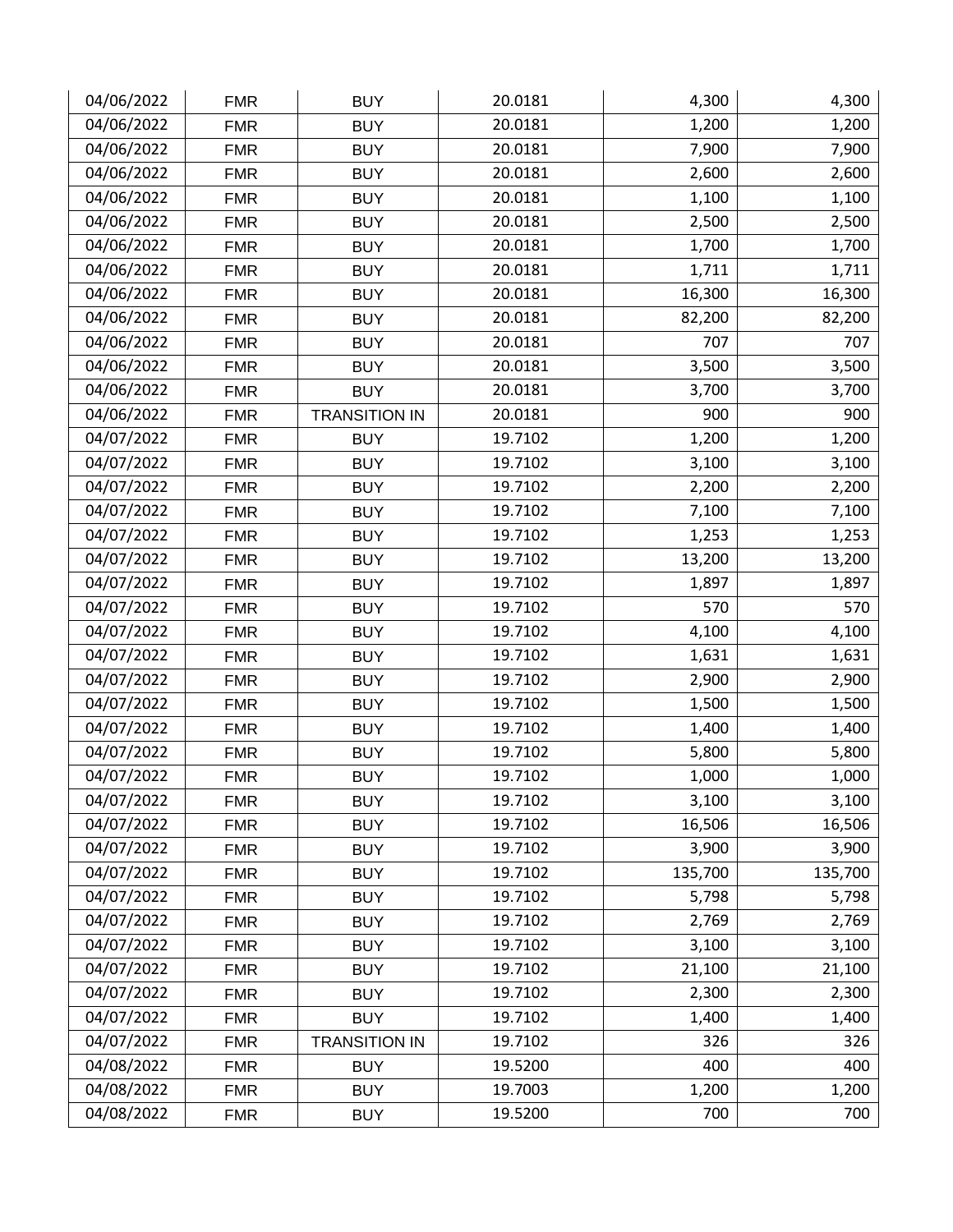| 04/08/2022 | <b>FMR</b> | <b>BUY</b>               | 19.7003 | 3,100   | 3,100   |
|------------|------------|--------------------------|---------|---------|---------|
| 04/08/2022 | <b>FMR</b> | <b>BUY</b>               | 19.5200 | 500     | 500     |
| 04/08/2022 | <b>FMR</b> | <b>BUY</b>               | 19.7003 | 2,200   | 2,200   |
| 04/08/2022 | <b>FMR</b> | <b>BUY</b>               | 19.5200 | 1,600   | 1,600   |
| 04/08/2022 | <b>FMR</b> | <b>BUY</b>               | 19.7003 | 7,100   | 7,100   |
| 04/08/2022 | <b>FMR</b> | <b>BUY</b>               | 19.5200 | 3,000   | 3,000   |
| 04/08/2022 | <b>FMR</b> | <b>BUY</b>               | 19.7003 | 13,200  | 13,200  |
| 04/08/2022 | <b>FMR</b> | <b>BUY</b>               | 19.5200 | 900     | 900     |
| 04/08/2022 | <b>FMR</b> | <b>BUY</b>               | 19.7003 | 4,100   | 4,100   |
| 04/08/2022 | <b>FMR</b> | <b>BUY</b>               | 19.5200 | 600     | 600     |
| 04/08/2022 | <b>FMR</b> | <b>BUY</b>               | 19.7003 | 2,900   | 2,900   |
| 04/08/2022 | <b>FMR</b> | <b>BUY</b>               | 19.5200 | 400     | 400     |
| 04/08/2022 | <b>FMR</b> | <b>BUY</b>               | 19.7003 | 1,400   | 1,400   |
| 04/08/2022 | <b>FMR</b> | <b>BUY</b>               | 19.5200 | 400     | 400     |
| 04/08/2022 | <b>FMR</b> | <b>BUY</b>               | 19.7003 | 1,300   | 1,300   |
| 04/08/2022 | <b>FMR</b> | <b>BUY</b>               | 19.5200 | 1,300   | 1,300   |
| 04/08/2022 | <b>FMR</b> | <b>BUY</b>               | 19.7003 | 5,700   | 5,700   |
| 04/08/2022 | <b>FMR</b> | <b>BUY</b>               | 19.5200 | 400     | 400     |
| 04/08/2022 | <b>FMR</b> | <b>BUY</b>               | 19.7003 | 1,000   | 1,000   |
| 04/08/2022 | <b>FMR</b> | <b>BUY</b>               | 19.5200 | 700     | 700     |
| 04/08/2022 | <b>FMR</b> | <b>BUY</b>               | 19.7003 | 3,035   | 3,035   |
| 04/08/2022 | <b>FMR</b> | <b>BUY</b>               | 19.5200 | 900     | 900     |
| 04/08/2022 | <b>FMR</b> | <b>BUY</b>               | 19.7003 | 3,800   | 3,800   |
| 04/08/2022 | <b>FMR</b> | <b>BUY</b>               | 19.5200 | 30,600  | 30,600  |
| 04/08/2022 | <b>FMR</b> | <b>BUY</b>               | 19.7003 | 135,100 | 135,100 |
| 04/08/2022 | <b>FMR</b> | <b>BUY</b>               | 19.5200 | 1,300   | 1,300   |
| 04/08/2022 | <b>FMR</b> | <b>BUY</b>               | 19.7003 | 5,800   | 5,800   |
| 04/08/2022 | <b>FMR</b> | <b>BUY</b>               | 19.5200 | 700     | 700     |
| 04/08/2022 | <b>FMR</b> | <b>BUY</b>               | 19.7003 | 3,100   | 3,100   |
| 04/08/2022 | <b>FMR</b> | <b>BUY</b>               | 19.5200 | 4,700   | 4,700   |
| 04/08/2022 | <b>FMR</b> | <b>BUY</b>               | 19.7003 | 20,800  | 20,800  |
| 04/08/2022 | <b>FMR</b> | <b>BUY</b>               | 19.5200 | 500     | 500     |
| 04/08/2022 | <b>FMR</b> | <b>BUY</b>               | 19.7003 | 2,300   | 2,300   |
| 04/08/2022 | <b>FMR</b> | <b>BUY</b>               | 19.5200 | 400     | 400     |
| 04/08/2022 | <b>FMR</b> | <b>BUY</b>               | 19.7003 | 1,400   | 1,400   |
| 04/08/2022 | <b>FMR</b> | <b>TRANSITION IN</b>     | 19.5500 | 558     | 558     |
| 04/08/2022 | <b>FMR</b> | <b>TRANSITION</b><br>OUT | 19.5500 | 558     | 558     |
| 04/11/2022 | <b>FMR</b> | <b>BUY</b>               | 19.4723 | 1,300   | 1,300   |
| 04/11/2022 | <b>FMR</b> | <b>BUY</b>               | 19.4723 | 3,300   | 3,300   |
| 04/11/2022 | <b>FMR</b> | <b>BUY</b>               | 19.4723 | 2,300   | 2,300   |
| 04/11/2022 | <b>FMR</b> | <b>BUY</b>               | 19.4723 | 7,700   | 7,700   |
| 04/11/2022 | <b>FMR</b> | <b>BUY</b>               | 19.4723 | 14,296  | 14,296  |
| 04/11/2022 | <b>FMR</b> | <b>BUY</b>               | 19.4723 | 4,500   | 4,500   |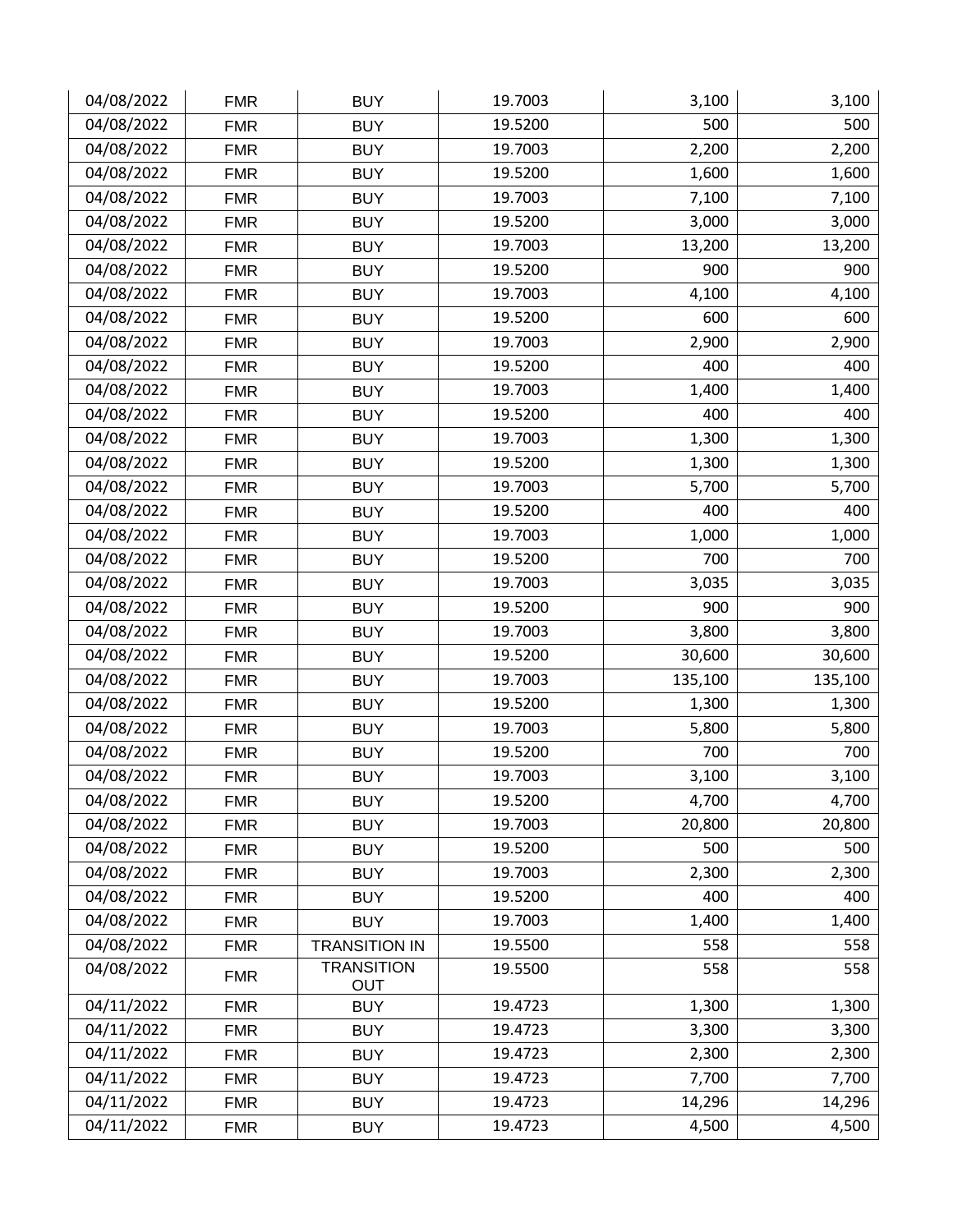| 04/11/2022 | <b>FMR</b> | <b>BUY</b>           | 19.4723 | 3,100  | 3,100  |
|------------|------------|----------------------|---------|--------|--------|
| 04/11/2022 | <b>FMR</b> | <b>BUY</b>           | 19.4723 | 1,500  | 1,500  |
| 04/11/2022 | <b>FMR</b> | <b>BUY</b>           | 19.4723 | 1,400  | 1,400  |
| 04/11/2022 | <b>FMR</b> | <b>BUY</b>           | 19.4723 | 6,100  | 6,100  |
| 04/11/2022 | <b>FMR</b> | <b>BUY</b>           | 19.4723 | 1,100  | 1,100  |
| 04/11/2022 | <b>FMR</b> | <b>BUY</b>           | 19.4723 | 3,300  | 3,300  |
| 04/11/2022 | <b>FMR</b> | <b>BUY</b>           | 19.4723 | 4,100  | 4,100  |
| 04/11/2022 | <b>FMR</b> | <b>BUY</b>           | 19.4723 | 39,318 | 39,318 |
| 04/11/2022 | <b>FMR</b> | <b>BUY</b>           | 19.4723 | 6,200  | 6,200  |
| 04/11/2022 | <b>FMR</b> | <b>BUY</b>           | 19.4723 | 3,300  | 3,300  |
| 04/11/2022 | <b>FMR</b> | <b>BUY</b>           | 19.4723 | 22,400 | 22,400 |
| 04/11/2022 | <b>FMR</b> | <b>BUY</b>           | 19.4723 | 2,500  | 2,500  |
| 04/11/2022 | <b>FMR</b> | <b>BUY</b>           | 19.4723 | 1,500  | 1,500  |
| 04/12/2022 | <b>FMR</b> | <b>BUY</b>           | 19.6478 | 280    | 280    |
| 04/12/2022 | <b>FMR</b> | <b>BUY</b>           | 19.6478 | 8,400  | 8,400  |
| 04/12/2022 | <b>FMR</b> | <b>BUY</b>           | 19.6478 | 5,800  | 5,800  |
| 04/12/2022 | <b>FMR</b> | <b>BUY</b>           | 19.6478 | 1,153  | 1,153  |
| 04/12/2022 | <b>FMR</b> | <b>BUY</b>           | 19.6478 | 4,714  | 4,714  |
| 04/12/2022 | <b>FMR</b> | <b>BUY</b>           | 19.6478 | 1,384  | 1,384  |
| 04/12/2022 | <b>FMR</b> | <b>BUY</b>           | 19.6478 | 976    | 976    |
| 04/12/2022 | <b>FMR</b> | <b>BUY</b>           | 19.6478 | 3,900  | 3,900  |
| 04/12/2022 | <b>FMR</b> | <b>BUY</b>           | 19.6478 | 3,600  | 3,600  |
| 04/12/2022 | <b>FMR</b> | <b>BUY</b>           | 19.6478 | 15,500 | 15,500 |
| 04/12/2022 | <b>FMR</b> | <b>BUY</b>           | 19.6478 | 2,712  | 2,712  |
| 04/12/2022 | <b>FMR</b> | <b>BUY</b>           | 19.6478 | 8,300  | 8,300  |
| 04/12/2022 | <b>FMR</b> | <b>BUY</b>           | 19.6478 | 10,300 | 10,300 |
| 04/12/2022 | <b>FMR</b> | <b>BUY</b>           | 19.6478 | 523    | 523    |
| 04/12/2022 | <b>FMR</b> | <b>BUY</b>           | 19.6478 | 1,028  | 1,028  |
| 04/12/2022 | <b>FMR</b> | <b>BUY</b>           | 19.6478 | 56,500 | 56,500 |
| 04/12/2022 | <b>FMR</b> | <b>BUY</b>           | 19.6478 | 6,200  | 6,200  |
| 04/12/2022 | <b>FMR</b> | <b>BUY</b>           | 19.6478 | 3,800  | 3,800  |
| 04/12/2022 | <b>FMR</b> | <b>TRANSITION IN</b> | 19.6478 | 239    | 239    |
| 04/13/2022 | <b>FMR</b> | <b>BUY</b>           | 20.2070 | 6,195  | 6,195  |
| 04/13/2022 | <b>FMR</b> | <b>BUY</b>           | 20.2070 | 3,847  | 3,847  |
| 04/13/2022 | <b>FMR</b> | <b>BUY</b>           | 20.2070 | 2,899  | 2,899  |
| 04/13/2022 | <b>FMR</b> | <b>BUY</b>           | 20.2070 | 2,503  | 2,503  |
| 04/13/2022 | <b>FMR</b> | <b>BUY</b>           | 20.2070 | 11,702 | 11,702 |
| 04/13/2022 | <b>FMR</b> | <b>BUY</b>           | 20.2070 | 1,948  | 1,948  |
| 04/13/2022 | <b>FMR</b> | <b>BUY</b>           | 20.2070 | 6,295  | 6,295  |
| 04/13/2022 | <b>FMR</b> | <b>BUY</b>           | 20.2070 | 7,723  | 7,723  |
| 04/13/2022 | <b>FMR</b> | <b>BUY</b>           | 20.2070 | 42,215 | 42,215 |
| 04/13/2022 | <b>FMR</b> | <b>BUY</b>           | 20.2070 | 4,570  | 4,570  |
| 04/13/2022 | <b>FMR</b> | <b>BUY</b>           | 20.2070 | 2,848  | 2,848  |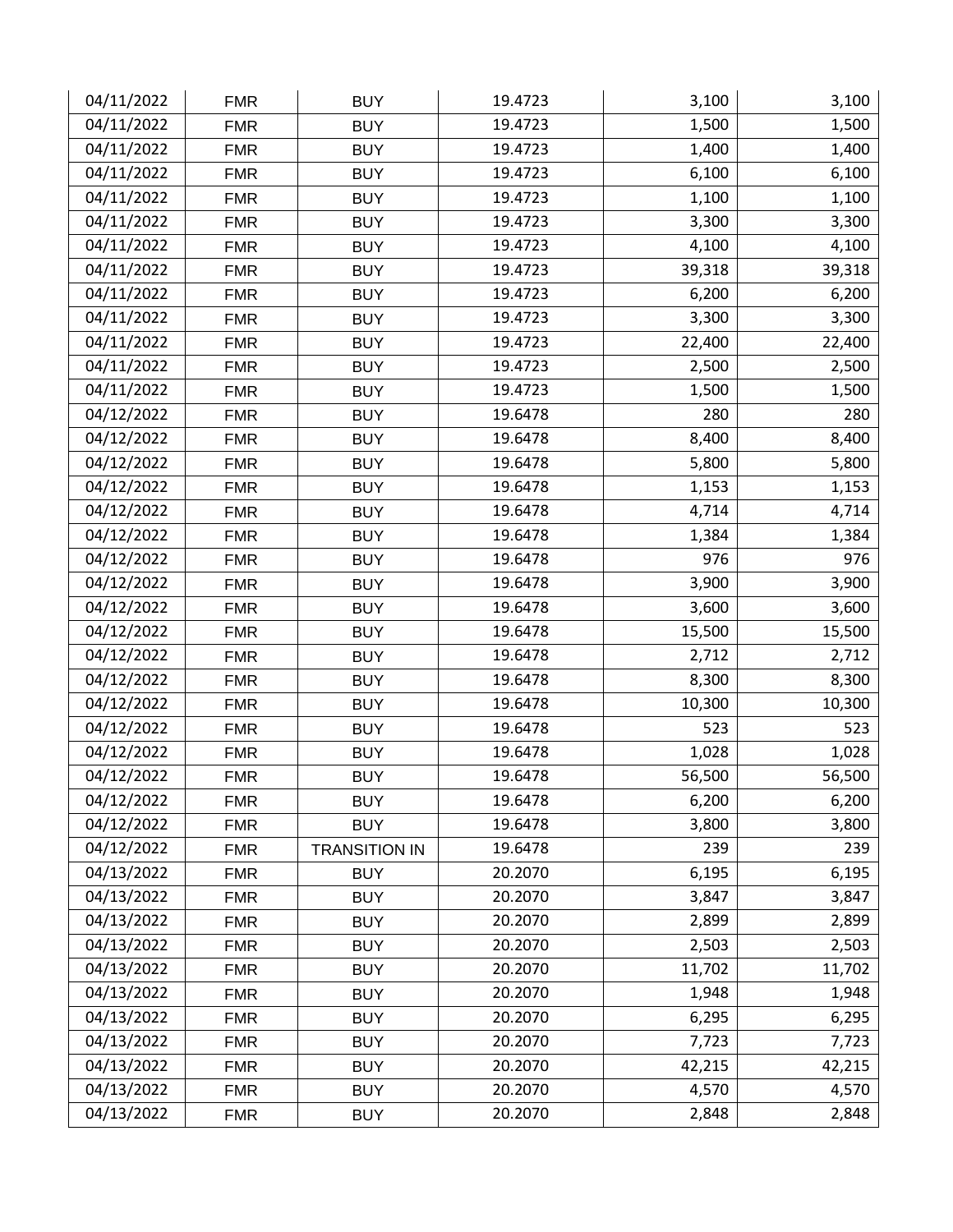| 04/13/2022 | <b>FMR</b> | <b>TRANSITION IN</b> | 20.2070                     | 4,700      | 4,700      |
|------------|------------|----------------------|-----------------------------|------------|------------|
| 04/19/2022 | <b>FMR</b> | <b>TRANSITION IN</b> | 21.5194                     | 13,700     | 13,700     |
| 04/19/2022 | <b>FMR</b> | <b>TRANSITION IN</b> | 21.5194                     | 11,404     | 11,404     |
| 04/19/2022 | <b>FMR</b> | <b>TRANSITION IN</b> | 21.5194                     | 222,200    | 222,200    |
| 04/20/2022 | <b>FMR</b> | <b>TRANSITION IN</b> | 21.8300                     | 9,100      | 9,100      |
| 04/20/2022 | <b>FMR</b> | <b>TRANSITION IN</b> | 21.8300                     | 7,600      | 7,600      |
| 04/20/2022 | <b>FMR</b> | <b>TRANSITION IN</b> | 21.8300                     | 148,000    | 148,000    |
| 04/21/2022 | <b>FMR</b> | <b>TRANSITION IN</b> | 22.4277                     | 13,806     | 13,806     |
| 04/21/2022 | <b>FMR</b> | <b>TRANSITION IN</b> | 22.4277                     | 11,500     | 11,500     |
| 04/21/2022 | <b>FMR</b> | <b>TRANSITION IN</b> | 22.4277                     | 224,700    | 224,700    |
| 04/22/2022 | <b>FMR</b> | <b>BUY</b>           | 21.9161                     | 2,957      | 2,957      |
| 04/22/2022 | <b>FMR</b> | <b>TRANSITION IN</b> | 21.9161                     | 20,300     | 20,300     |
| 04/22/2022 | <b>FMR</b> | <b>TRANSITION IN</b> | 21.9161                     | 16,900     | 16,900     |
| 04/22/2022 | <b>FMR</b> | <b>TRANSITION IN</b> | 21.9161                     | 329,843    | 329,843    |
| 04/26/2022 | <b>FMR</b> | <b>TRANSITION IN</b> | 21.7231                     | 8,100      | 8,100      |
| 04/26/2022 | <b>FMR</b> | <b>TRANSITION IN</b> | 21.7231                     | 6,700      | 6,700      |
| 04/26/2022 | <b>FMR</b> | <b>TRANSITION IN</b> | 21.7231                     | 49,900     | 49,900     |
| 04/26/2022 | <b>FMR</b> | <b>TRANSITION IN</b> | 21.7231                     | 131,377    | 131,377    |
|            |            |                      | <b>Total Buys</b>           | 1,014,242  | 1,014,242  |
|            |            |                      | <b>Total Sells</b>          | (2,650)    | (2,650)    |
|            |            |                      | <b>Total Transition In</b>  | 1,256,282  | 1,256,282  |
|            |            |                      | <b>Total Transition Out</b> | (168, 253) | (168, 253) |
|            |            |                      | <b>Total Movement</b>       | 2,099,621  | 2,099,621  |

# 4. **Present Relevant Interest**

Particulars of each relevant interest of the substantial holder in voting securities after the change are as follows:

#### Refer to Annexure A

# 5. **Changes in Association**

The persons who have become associates (2) of, ceased to be associates of, or have changed the nature of their association (9) with, the substantial holder in relation to voting interests in the company or scheme are as follows:

| $\cdots$<br><br>Name<br>''AR.<br>∴N≀<br>and<br>AC.<br>applicable)<br>'SN<br>Œ<br>∽. | <b>Nature</b><br>association<br>OL |
|-------------------------------------------------------------------------------------|------------------------------------|
| N/A                                                                                 |                                    |

# 6. **Addresses**

The addresses of persons named in this form are as follows:

# Refer to Annexure A